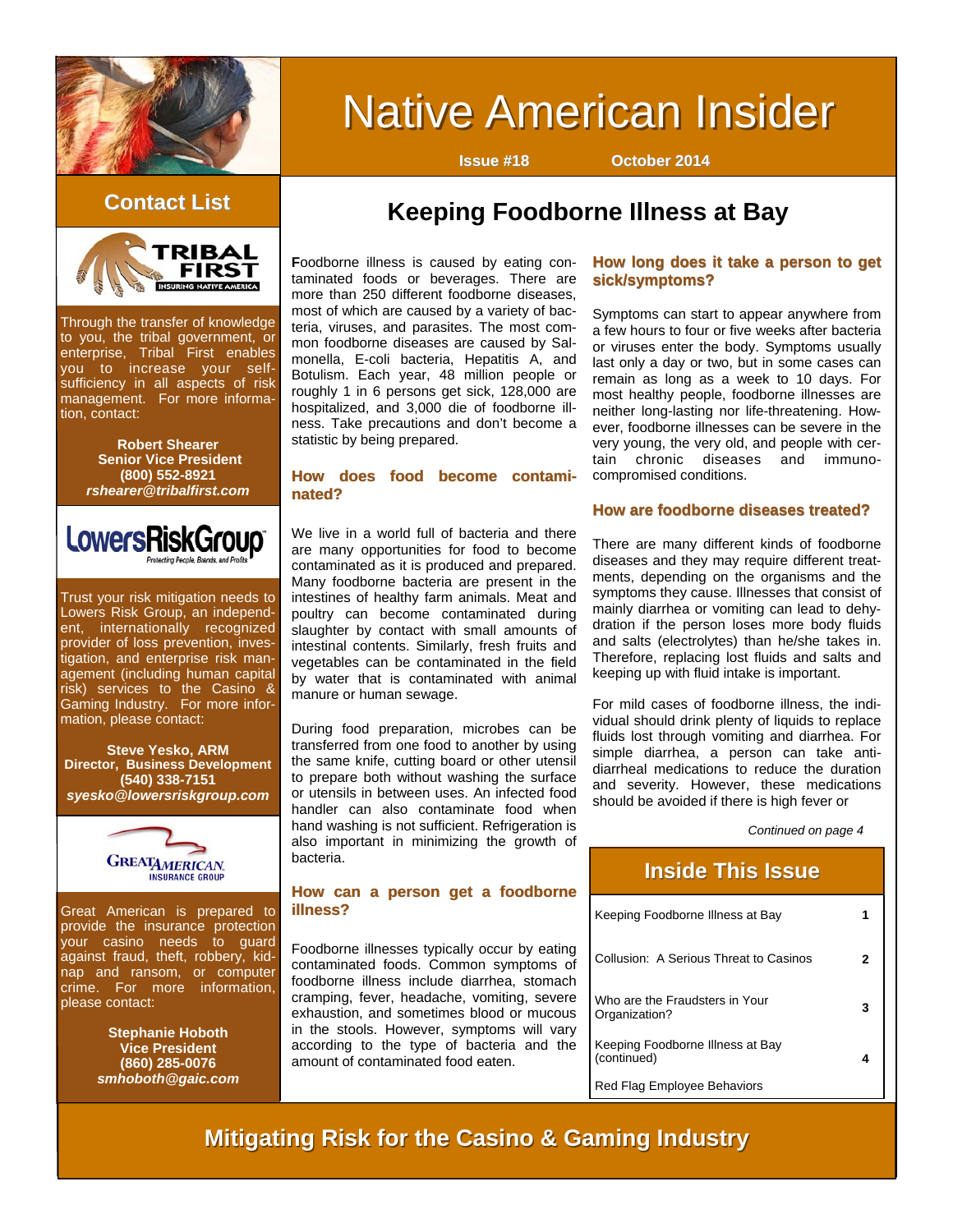### **Collusion: A Serious Threat to Casinos**

Strong internal control procedures are essential for any gaming operation to run successfully. The utilization of surveillance cameras, hold up alarms, and adequate barriers between the cashiers' cages and the patrons greatly help deter crime losses. Separation of banking, payroll, and vendor duties is crucial. A strong preemployment screening process consisting of background checks and drug tests is vital. Sometimes all of these controls are in place, but something can take place that can make the best, well-oiled machine susceptible to problems…and that something is COLLUSION.

Collusion is defined as secret cooperation for an illegal or dishonest purpose.<sup>1</sup> One casino learned first-hand how impactful and serious collusion can be. A director of the casino's fraud control group was notified as to suspicions of possible collusion between two dealers and two patrons. A review of the surveillance video and related gaming play for the patrons revealed that both patrons often placed late call bets while the two dealers were working the game. These bets were placed or paid when the floor supervisor was busy. A review of the employee work schedules indicated a clear pattern, whereby the two patrons repeatedly played almost exclusively on the tables where the two dealers were working. A few weeks after the initial notification, the dealers were interviewed. Both admitted to colluding with the two patrons.

They indicated after the dice were rolled, and the outcome was known, they would accept late bets from the patrons. They further indicated that the winning payments were not properly booked. They confirmed the scheme had been going on for approximately three years. Between the two patrons, the total compensation received was around \$2,200,000.

All four of the parties have been arrested and are pending prosecution.

The scheme in this scenario took place for quite some time. Despite having what appeared to be very strong procedures in place, the casino lacked in one particular area: they did not operate on a rotating employee schedule basis.

The \$2,200,000 was won over the course of three years when both dealers were manning the game. If the casino had controls in place to limit the amount of time any two or more employees were able to work together in the same game, this loss may have been avoided. In addition to the rotating schedules, the casino should have had procedures in place regarding how winning payments were booked, as well as protocols in place to identify abnormalities or red flags for fraud. Collusion can never be completely prevented. However, strong background checks can help casinos obtain the best quality employees.



1 Per Merriam-Webster Online

*By Mike Marino, Sr., Acct. Executive Great American Insurance Group Fidelity / Crime Division* 

*The above narrative is fictional; however, it is based on situations that have been reported.*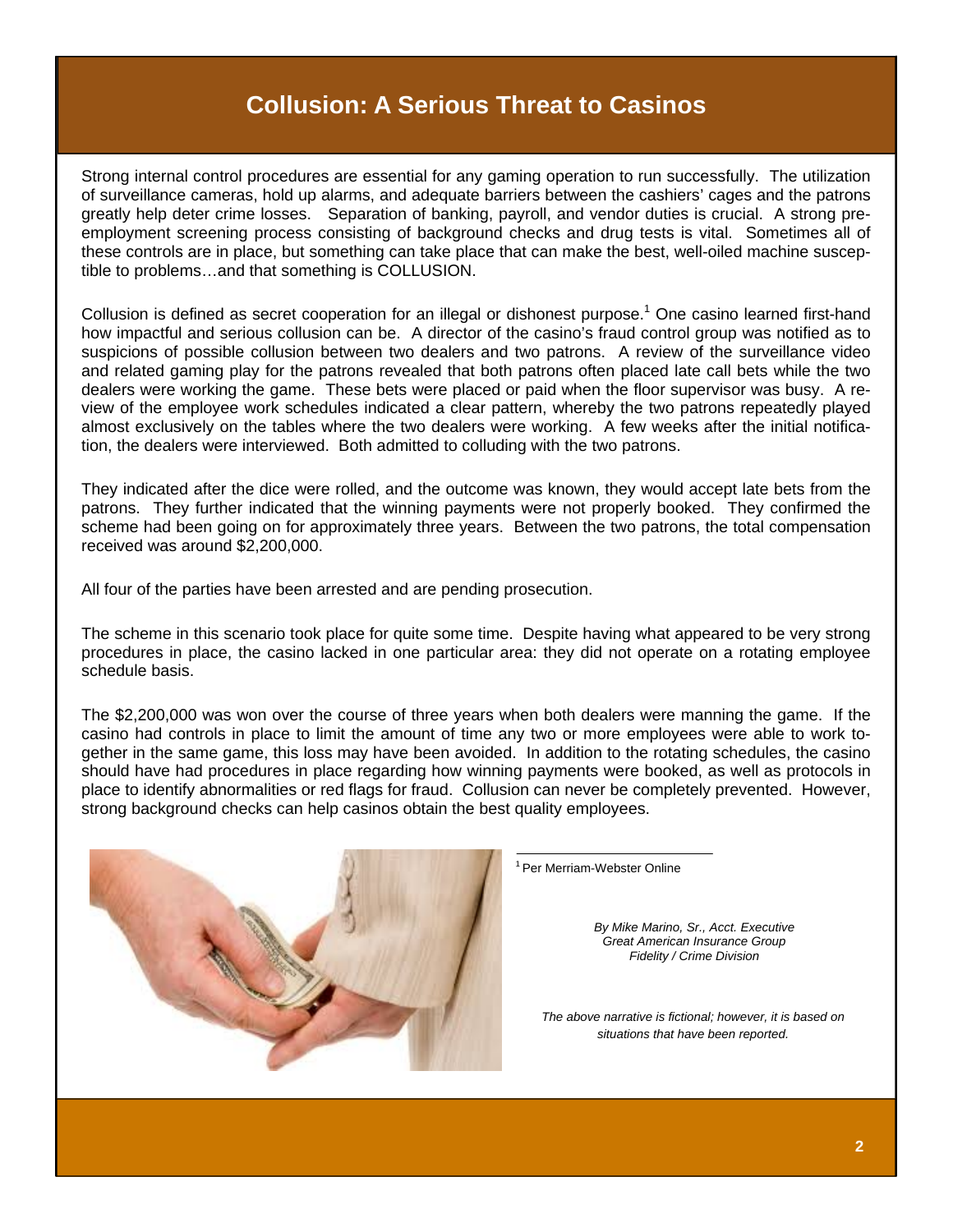### **Who are the Fraudsters in Your Organization?**

We know the prevalence of occupational fraud is very high, costing organizations of all kinds an average of 5% from top line revenue every year. But what this means is that the importance of preventing these human risk frauds has a high payback as well.

**Occupational fraud is an intentional, hidden crime,** sometimes not detected until years after it starts. Knowing the characteristics of fraudsters can help improve the detection of hidden frauds, or prevent them in the first place.

The 2014 update of the **[Association of Certified Fraud Ex](http://www.acfe.com/rttn/docs/2014-report-to-nations.pdf)**[aminers \(ACFE\) Report on Occupational Fraud](http://www.acfe.com/rttn/docs/2014-report-to-nations.pdf) includes an extensive section that describes the perpetrators in the 1,483 cases that were included in the report. For the most part, these findings have been consistent over the past three reports (2010, 2012, and 2014), meaning that occupational fraud continues to be a credible threat.

**Position:** Frauds are perpetrated by people at every rung of the organizational ladder. However, there are important differences between them.

- **Employees** committed 42% of reported frauds, compared with 36% for **managers**, and about 19% for **owners/executives**.
- The **median value value** of a fraud committed by an owner or executive was \$500,000, or about 4 to 6 times more loss than frauds by employees (\$75,000) or managers (\$130,000).
- **Fraud detection** took substantially longer for owners / executive, 24 months, compared to 12 months for ordinary employees and 18 months for managers.

An obvious implication of these findings is that the higher you go in an organization, the greater your access to assets and the more you are able to deflect controls and efforts to investigate. It is imperative to have sound controls in place at all levels, but it is especially critical to avoid giving higher-level employees the ability to execute both ends of any type of transaction.

**Numbers of perpetrators:** An added challenge to controls occurs when two or more perpetrators collaborate / collude to defeat them. Median losses mount rapidly from a median of \$80,000 for a single perpetrator to \$550,000 where five or more are working together. Frauds committed by teams of two or more were much more likely to involve corruption or non-cash frauds because those crimes

require cooperation. External third party audits should be routine and frequent.

**Demographic characteristics:** Fraud losses tend to rise with the age of the perpetrator, which correlates with the fact that high-level personnel within an organization tend to be older than lower level employees. Combined with the fact that the proportion of males rises as authority levels increase, and that frauds committed by men are more likely to involve the relatively more costly crimes of corruption or financial statement fraud, we find that males consistently cause larger losses, even when they occupy similar positions to females.

**Tenure: Tenure:** Relatively few frauds are committed by people in their first year on the job, but the proportion jumps rapidly in the one to five year category. New hires will have been screened, so the number of employees with a relevant criminal history should be small. In fact, the ACFE data suggests that only a small minority of reported fraudsters had a prior record.

However, fraudsters are often people with lengthy service who have become trusted in the organization trusted enough to gain access to assets. The highest proportion of fraudsters is in the one to five year group, but as we have seen, the longer the tenure, the higher the median loss when a fraud is committed.

**Function:** The highest proportion of frauds occur where people have access to assets — accounting, operations, sales — and among executives / upper management. Organizations will obviously want to ensure that these areas are carefully organized to remove opportunities for fraud to occur.

The ACFE report reinforces the persistent need for managers to develop strong internal controls and to use third party audits to complement them. These audits should be routine and frequently conducted. The best way to avoid the losses of occupational fraud is to prevent them.



المساحة المساحة المساحة المساحة المساحة المساحة المساحة المساحة المساحة المساحة المساحة المساحة المساحة المساح<br>2**3** المساحة المساحة المساحة المساحة المساحة المساحة المساحة المساحة المساحة المساحة المساحة المساحة المساحة ا *By D. Mark Lowers [CEO](http://www.lowersriskgroup.com/news/index.php?id=11) Lowers Risk Group*